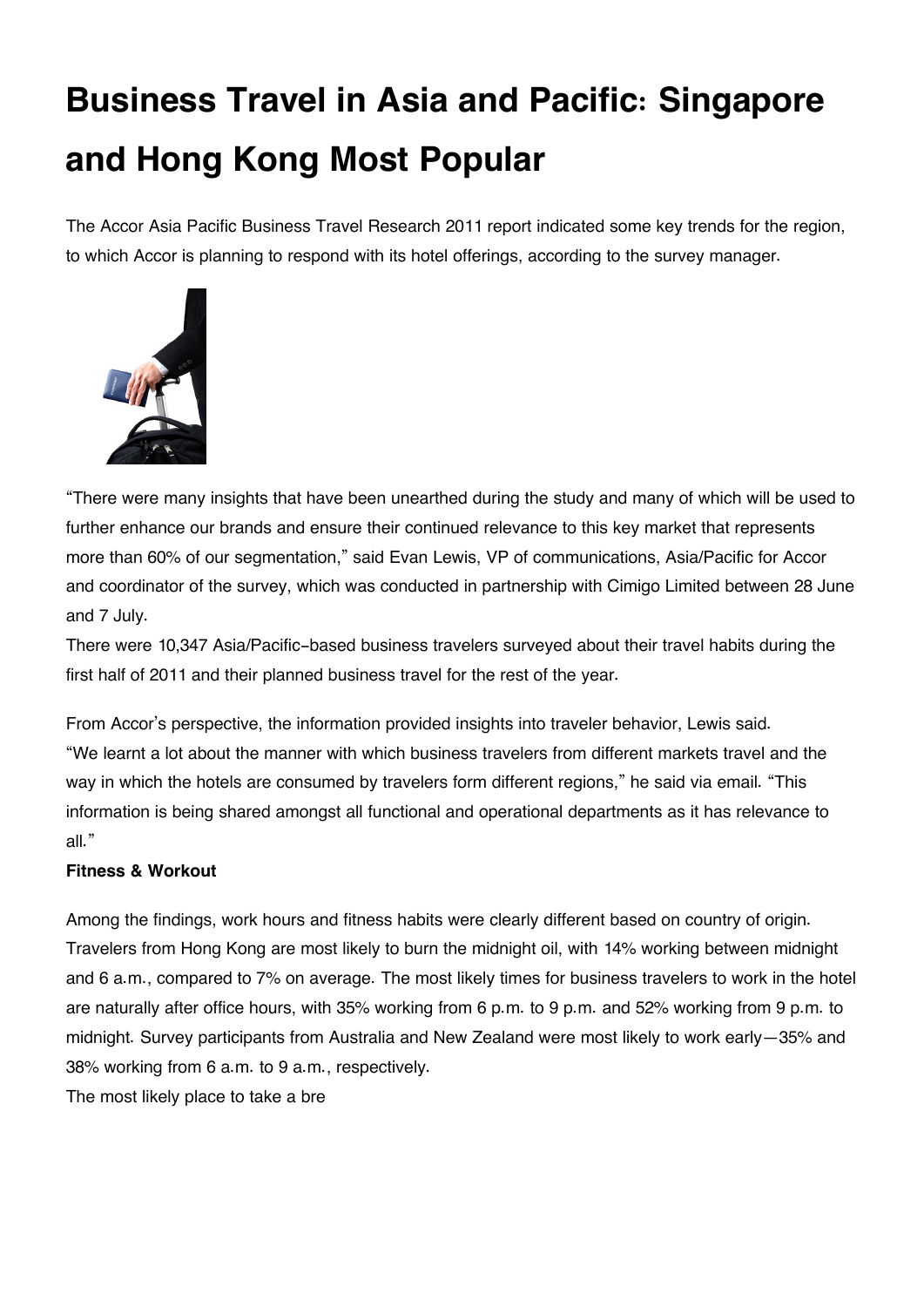

ak is the hotel fitness center, according to 53% of respondents. Indian business travelers are the "power users," with 64% indicating they use the facility. Of all respondents who said they use the fitness center, 93% use cardiovascular equipment.

"Insights such as this will help us define our products, better enable our hotels to develop products and services to best accommodate the needs of this segment and for the brand in the region (to) evolve to ensure its continued relevance," Lewis said. "A road show of the findings is being undertaken with our hotel general managers to enable them to immediately be able to respond to the learning's at an operational level."

#### **Travel Intentions**

The survey indicated Singapore and Hong Kong are the most popular destinations for business travel in the region, with each receiving 38% of answers from destinations traveled to for business in the first half of 2011.

"Singapore and Hong Kong are well established as business hubs in this region, and hence the findings only serve to reinforce this," Lewis said. "In fact, Singapore and Hong Kong appeared as two of the top three business destinations across seven of the eight markets researched. What was a little surprising was that Bangkok was equal third with China as a destination likely to be travelled to for business in the second half of 2011."

Intent to travel in the second half of 2011 remained relatively flat compared to the first half of the year. Respondents took an average of 6.3 business trips in the first six months and plan to take an average of 6.2 trips in the last six months of 2011.

"We view flat volumes forecasted for the second half, as a positive indication of sentiment from business travelers," Lewis said. "Improvement in the business travel segment was seen in the last half of 2010 and has continued into the first half of 2011, with continued strength anticipated through this year." The most active business travelers based on average number of trips taken in the first half of 2011 reside in China (8.7 trips), India (7.3 trips) and Singapore (7.1 trips). Planned trips for the second half still position Chinese residents as the most active (9.2 trips). In a broader sense, male respondents (6.9 trips) are planning to take more trips than female respondents (4.4 trips).